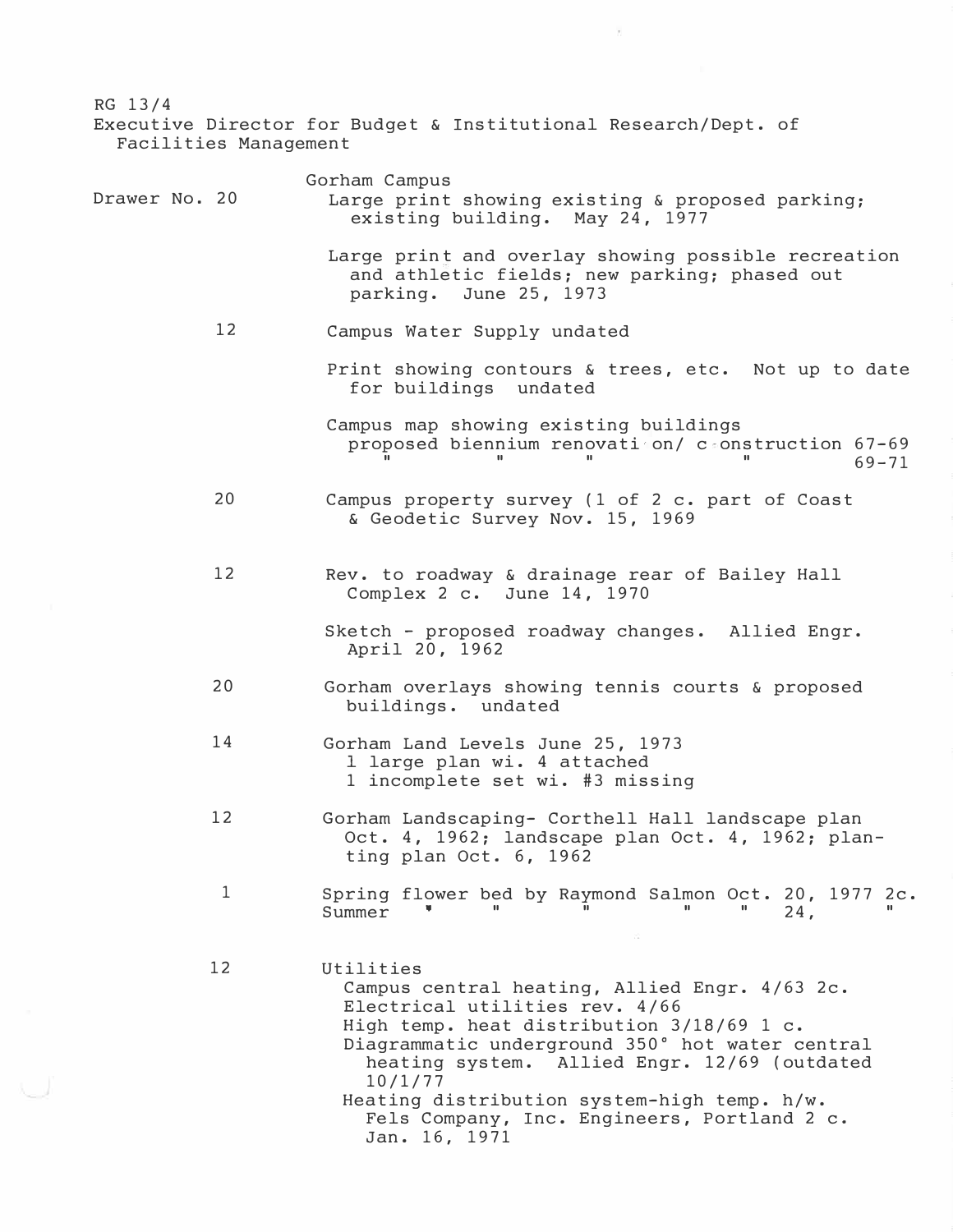RG 13/4 Executive Director for Budget & Institutional Research/Dept. of Facilities Management Drawer No. 12 1 14 9 (grey) 20 16 12 19 12 16 Gorham Campus Electrical distribution plan. Allied Engr. as revised 9/71 Heating distribution system 9/75 (updated 6/82) 2 c. Telephone, electric, water 2 sets of 4 ea 6/22/77 Hot water heating plan. Fels Co ... Inc. Jan 30, '78 Gorham Academy. Set of 6 mylar prints present 1st floor 7/29/09 alterations to 1st floor 7/31/09 present 2nd floor 7/29/09 alterations to 2nd floor 7/30/09 side elevation 8/4/09 front elevation 8/4/09 Athletic field. Allied engr. 1964 Athletic field clearing plan. Allied, etc. 5/67 Baseball field. Allied etc. 10/31/67 Soccer playing field. Allied, etc. 6/23/69 Bailey Hall/Science Building complete set of plans as built tot. 41. June 17, 1957. Stanley S. Merrill, Inc. Architects, Auburn, Me site work at Bailey Hall/Science Bldg 7/24/63 Corthell Hall - renovations for Concert Hall complete set 24 in all. Teas Feely & Hingston,<br>Architects. 7/26/85 Architects. Electrical blueprints reissued 10/11/85 tot. 8. Ralph Sweet, P.E. Elec Eng. Roof plan and roof canopy details tot. 4. Allied Eng., Inc. Gorham 8/16/71 first & second floor piping. Allied Eng. 12/2/66 revised 12/15/66 second floor renovations, Allied Eng. 8/27/68 Dickey-Wood Towers/dorm Expansion pit - heat lines. June 1973 Hill Gym (Health and Physical Education Building) 1 set (incomplete) Allied Engineering, Inc. 5/3/62 #'s 1-34 (35, 36, 37 missing) Robie Andrews - first floor and basement. Allied Engr. Jan 12, 1972 Robie Hall ca 1897 - set of 17 mylar prints. Miller and Mayo, Architects

والمسا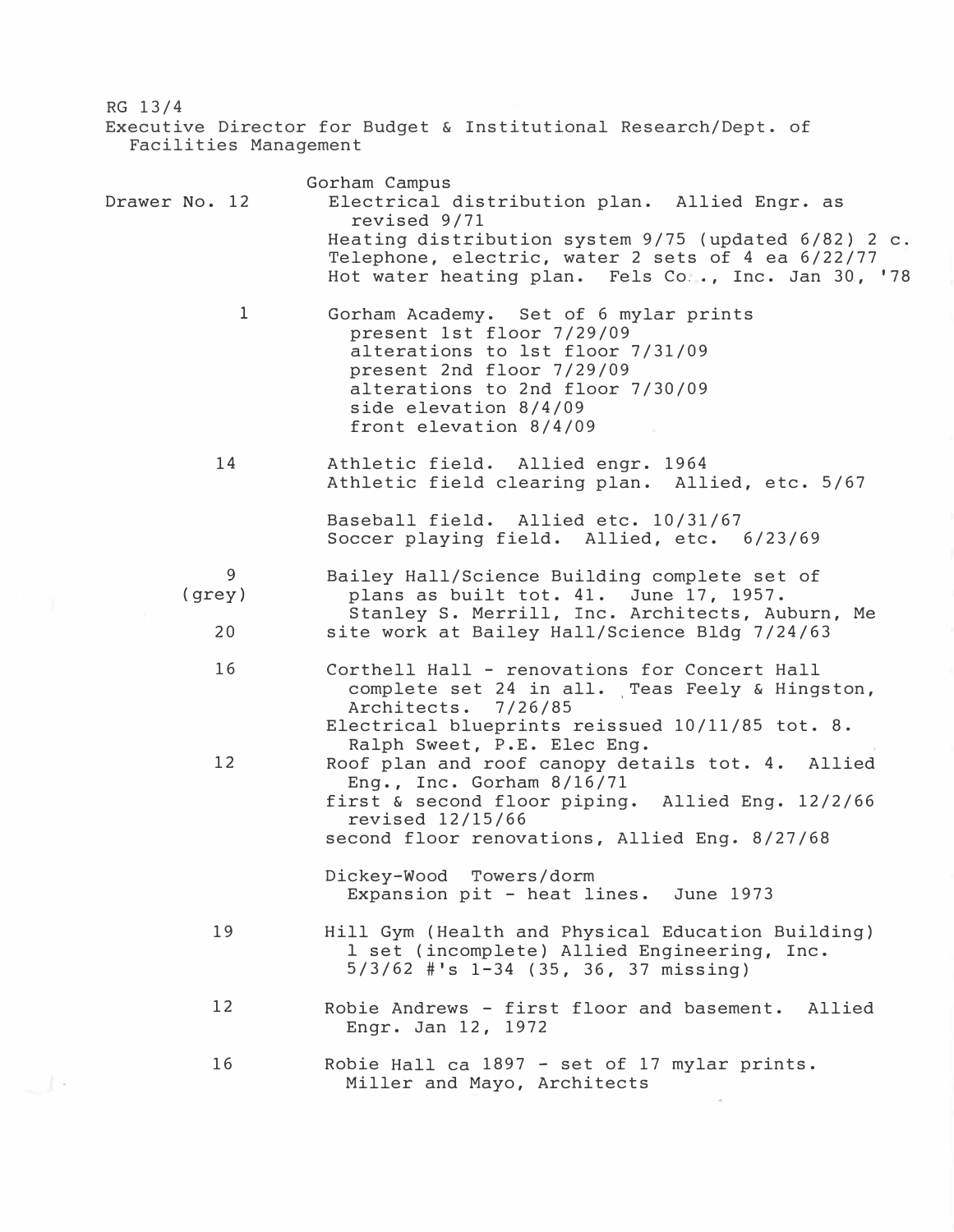RG 13/4 Executive Director for Budget **&** Institutional Research/Dept. of Facilities Management

| Drawer No. 14        |              | Gorham Campus<br>Russell Hall. Original blueprints (Auditorium-<br>gymnasium for GSNS) Raymond Mayo, Architect,<br>Portland, ME 3/30/31 tot. 10<br>Proposed oil burner installation. June 28, 1957                                                                         |
|----------------------|--------------|----------------------------------------------------------------------------------------------------------------------------------------------------------------------------------------------------------------------------------------------------------------------------|
|                      |              | Woodward Hall (Men's dorm) breezeway & misc. details<br>$8/28/62$ . Allied Engr.                                                                                                                                                                                           |
| 93                   | 16           | Corthell Hall Photo showing details of upper<br>windows, roof, etc. (undated) (mounted)                                                                                                                                                                                    |
| $\mathbf{u}$         | 11           | Portland Proposed Site Development Plan. Wadsworth<br>Boston Dimick Mercer & Weatherill-Architects-<br>Engineers. 1966                                                                                                                                                     |
| $\pmb{\mathfrak{u}}$ | 11           | Portland Campus Development. Dups. of plans (partial)<br>undated $(3)$                                                                                                                                                                                                     |
| $\mathbf{H}$         | 4            | Payson Smith Cafeteria - 1 each of food area; food<br>& seating; wall legend; walk-in refrig. blueprint<br>by Ballard Oil & Equipment. Jan 7, 1960                                                                                                                         |
|                      | $\mathbb{H}$ | Payson Smith Cafeteria Blueprints. Food Service<br>equipment floor plan & refrigeration (Wadsworth<br>& Boston, Architects. 1960 (2 c.)<br>Payson Smith Ground Floor Plan Blueprint. Wadsworth<br>& Boston, Architects. 1960                                               |
|                      | $\mathbf{H}$ | Payson Smith Cafeteria - kitchen & cafeteria equip-<br>ment layout #5953; plumbing & electrical connec-<br>tions #5953-1; masonry bases #5953-2; equipment<br>details #5953-3 thru #5953-11. Jones, McDuffee<br>& Stratton, Inc. 1959-1960                                 |
|                      | 17           | Cafeteria-Campus Center-Portland<br>preliminary floor plan FP-1<br>floor plan-kitchen & servery FP -1<br>mechanical & electrical plan ME-1<br>electrical equipment needs MES-1<br>Elevation & Section servery area EL-1 & EL-2<br>March 1979 ARA Facilities Planning Dept. |
| Box R-183            | #890123      | Supply parts price list (Ed. Salmon) Nov. 24, 1982<br>Elec. plans no location, no date<br>(2)<br>Sketch showing Botto & Osmond properties 3/8/74<br>Sketch showing street numbers (Portland)<br>Division 3 Planting Key                                                    |
|                      | 4            | Silhouette of State of Maine<br>Pattern - University of Southern Maine                                                                                                                                                                                                     |

 $\sim 1$ 

II II II II Seal (round)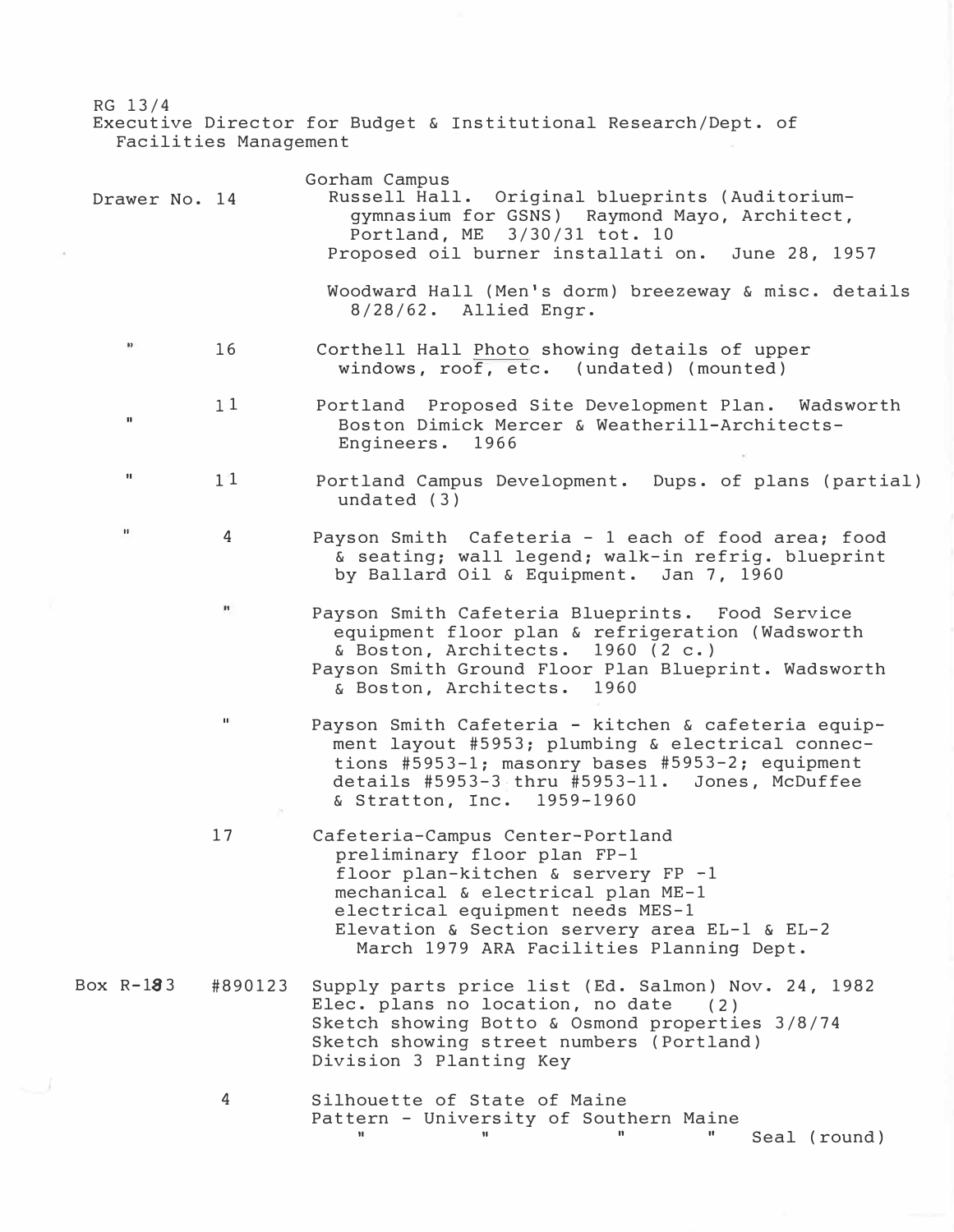$\mathbb{S}_{\mathbb{Z}_2}$  )

| Box No.        | Folder No. | Folder Heading                                                                                                                                               | Acc. #890118 |
|----------------|------------|--------------------------------------------------------------------------------------------------------------------------------------------------------------|--------------|
| $R - 183$      | $1$ .      | Statement of Qualifications-Moore/Weinrich<br>& Woodward Architects. February 24, 1983                                                                       |              |
|                | $2$ .      | Conceptual Plan to Renovate the Former Inter-<br>national Harvester Building into the Port-<br>land Campus Center (2 c. undated)                             |              |
|                | 3.         | Campus Center inc. correspondence, plans for<br>financing, etc. 1983-1984                                                                                    |              |
|                | 4.7        | Campus Center/ARA Dining Services inc. plans,<br>correspondence, etc. 1983                                                                                   |              |
|                | 5.         | Campus Center Proposed Food Facilities<br>prepared by ARA Services, Inc.<br>November 4, 1983                                                                 |              |
|                | $6 -$      | Gorham Food Service Equipment prepared by<br>ARA Services, Facilities Planning Dept.<br>undated.                                                             |              |
|                | 7.         | Gorham (UMPG) Health Center Relocation.<br>Conceptual Plan, June 1, 1972                                                                                     |              |
| $\blacksquare$ | 1.         | Payson Smith<br>Cafeteria alterations and proposed changes<br>1979-1980                                                                                      | Acc. 890120  |
|                | 2.         | C-O- Two Fire Extinguishing Equipment inc.<br>instruction book, wiring diagrams, etc.<br>1959                                                                |              |
|                | 3.         | C-O-Two Range hoods, ducts wiring diagrams,<br>installation instructions, etc. Feb. 29,1960                                                                  |              |
|                | 4.         | College Room drawings, specs. corres., etc.<br>1966-1967                                                                                                     |              |
|                | 5.         | Cooler-freezer Door specs. Feb. 12, 1960                                                                                                                     |              |
|                | 6.         | Organic Chemistry Laboratory Alterations<br>inc. specs., progress print.                                                                                     | 1969         |
|                | 7.         | Research Center - fifth floor $-521$ , 522, 523<br>Correspondence, floor plans, specs., 1975-76                                                              |              |
|                | 8.         | Animal Laboratory/Care Facility - sixth floor<br>628, 601, 602. Committee minutes, cost<br>estimates, grant application, etc. 1972-73;<br>$1976 - 77$ ; 1983 |              |
|                | 9.         | MPBN-relocation of 6 ft. dish. 1983                                                                                                                          |              |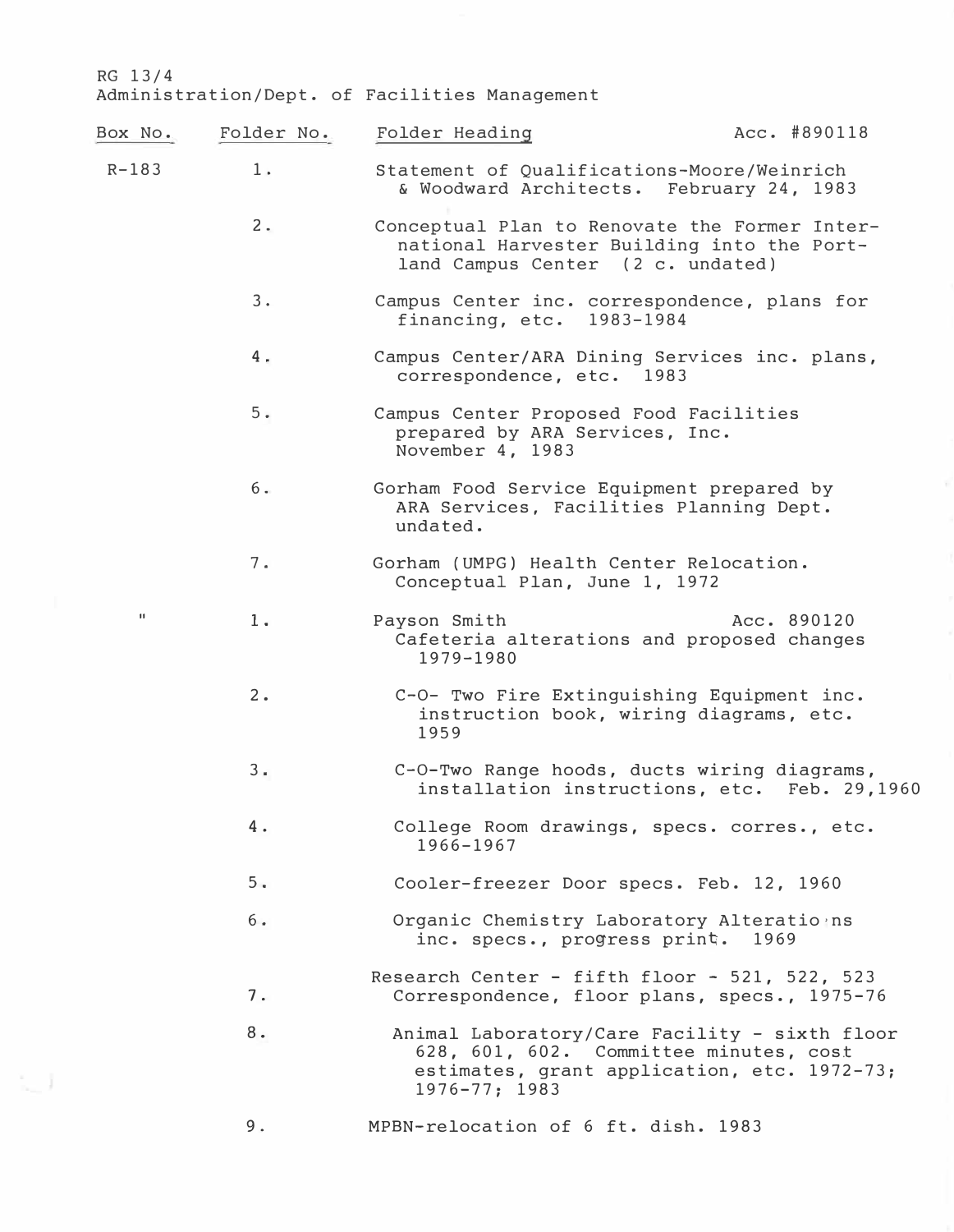RG 13/4 Administration/Dept. of Facilities Management

| Box No.           |              | Folder No. Folder Heading                                                                                         |  |
|-------------------|--------------|-------------------------------------------------------------------------------------------------------------------|--|
| Drawer 1          |              | UMPG-Gorham Campus Area Lights<br>$\mathbf{u}$<br>400 W. Mercury Lamps                                            |  |
| Box R-183 #890123 |              | Gorham Lighting - blueprints Feb. 1972                                                                            |  |
| $\mathbf{H}$      | $\mathbf{H}$ | Bailey Hall Library/Classroom Bldg. corres<br>$1960 - 1961$                                                       |  |
| W.                | ŧ            | Dining Center misc. 1983                                                                                          |  |
| $\mathbf{H}$      | $\mathbf{u}$ | Appraisal Report - property of Martha Gould<br>School St., Gorham, ME. May 1965<br>McLellan House Renovation 1965 |  |

 $\chi$ 

 $\tilde{K}$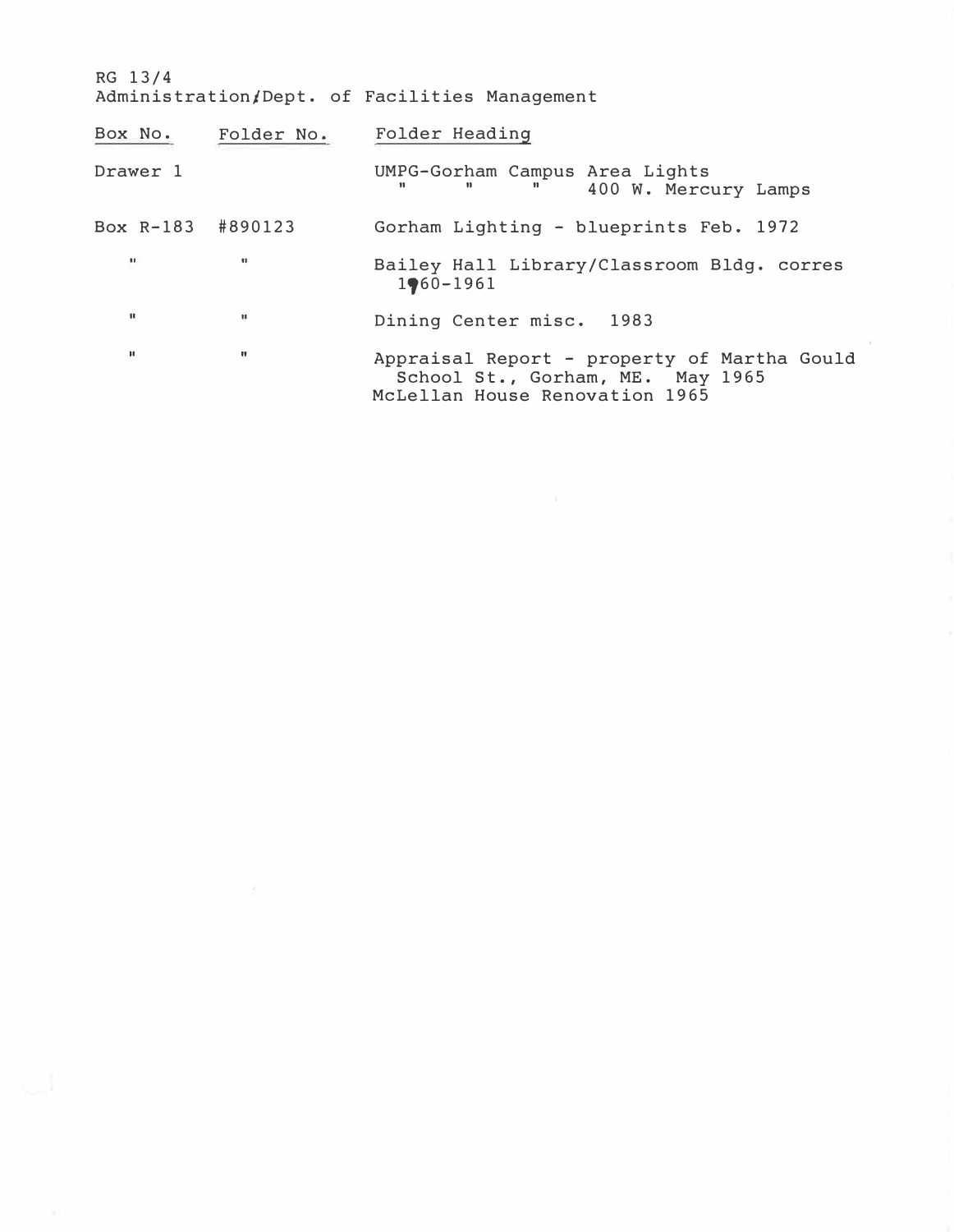u

| Box No.   | Folder No. | Folder Heading                                             | Acc. #910925 |
|-----------|------------|------------------------------------------------------------|--------------|
| $R - 281$ | $1$ .      | Accreditation 1971-1981                                    |              |
|           | 2.         | Accrued Expenses 1983-1985                                 |              |
|           | 3.         | Air Conditioning July 1980-July 1982                       |              |
|           | 4.         | Animal Welfare Committee 1980                              |              |
|           | 5.         | Base Communications 1982-1987                              |              |
|           | $6\,$ .    | Boiler Inspection Reports Aug. 1974-May 1988               |              |
|           | 7.         | Bomb Scare Procedures 1976-1986                            |              |
|           | 8.         | Bookstore Rent March 26, 1981                              |              |
|           | 9.         | Building/Contents Value Aug. 1973-Feb. 1981                |              |
|           | 10.        | Bulletin Board Policy 1977                                 |              |
|           | 11.        | Campus Beautification June 1981                            |              |
|           | 12.        | Campus Lighting Dec. 1980-Mar. 1982                        |              |
|           | 13.        | Capital Improvements Program Sept. 1976-Sept. 1978         |              |
|           | 14.        | CAPS Account Renewal June 1985-June 1987                   |              |
|           | 15.        | C.E.T.A. 1981-1988                                         |              |
|           | 16.        | Christmas Party Nov. 1984-Dec. 1987                        |              |
|           | 17.        | C.O.L.T. May 1988                                          |              |
|           | 18.        | Commencement Mar. 1979-April 1985                          |              |
|           | 19.        | Conferences - Community Programs 1981                      |              |
|           | 20.        | Contracts 1981-1986                                        |              |
|           | 21.        | Contractors Liability Insurance Feb. 1985-<br>May 9, 1988  |              |
|           | 22.        | Dispatcher Log Aug. 1982-July 1984                         |              |
|           | 23.        | Donated Equipment 1983                                     |              |
| $\mu$ Ran |            | Düty su pervisot ron speet Jan 1984 tuly 1989              |              |
|           |            | Elevators - Contract/Correspondence May 1984-<br>June 1987 |              |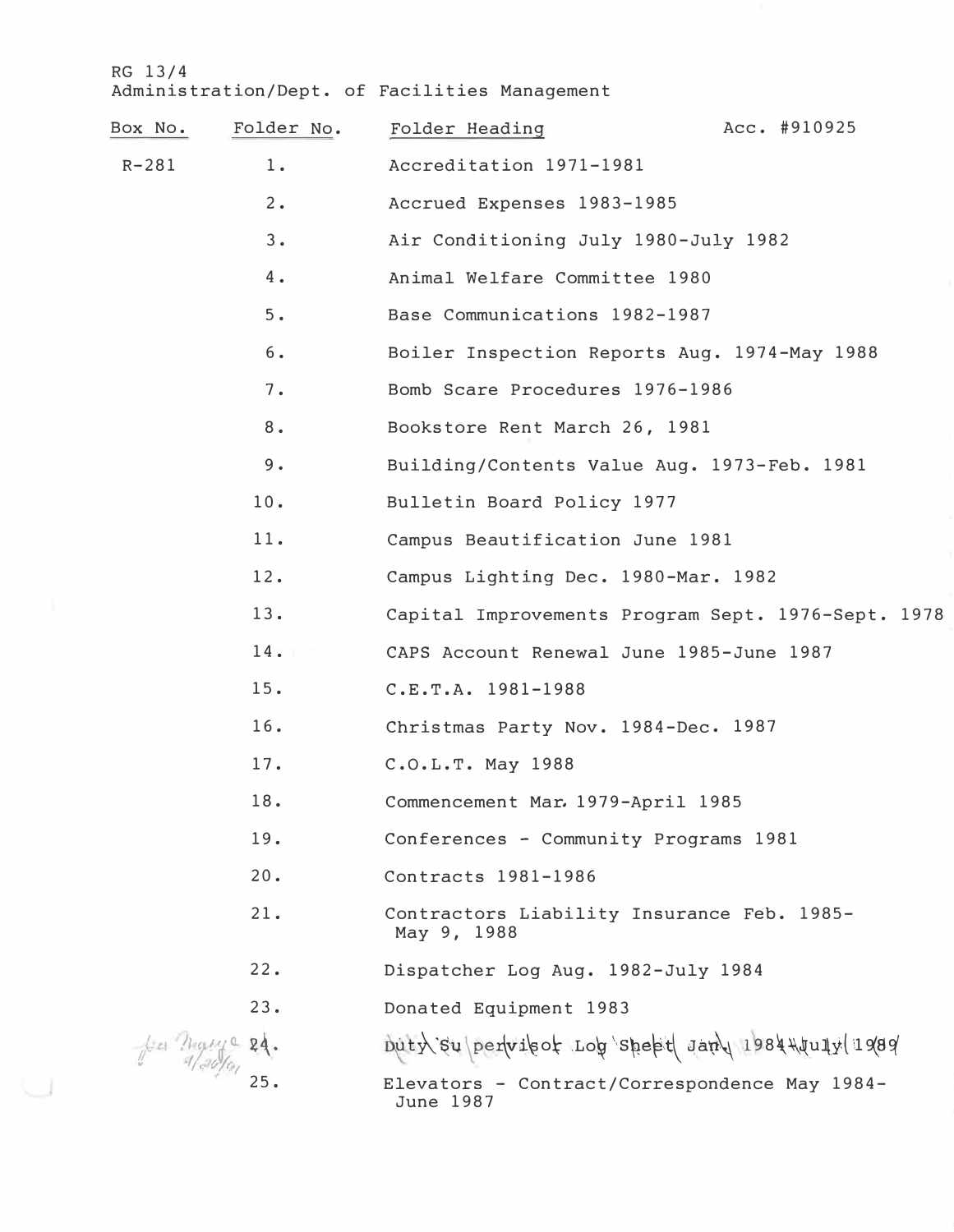|           | Box No. Folder No. | Folder Heading                                                                                                            | Acc. #910925 |
|-----------|--------------------|---------------------------------------------------------------------------------------------------------------------------|--------------|
| $R - 281$ | 26.                | Energy Calendar Savings April 1980-<br><b>July 1980</b>                                                                   |              |
|           | $f = \frac{1}{2}$  | Energy Management Systems (service Reports                                                                                |              |
|           | 28.                | Environmental Protection Agency Feb. 1984-<br>May 1988                                                                    |              |
|           | 29.                | Equipment Use at Home 1982                                                                                                |              |
|           | 30.                | Eustis, Dick May 1981-1987                                                                                                |              |
|           | 31.                | Eye Safety June 1982                                                                                                      |              |
|           | 32.                | Fire Insurance 1978-1988                                                                                                  |              |
|           | 33.                | Fire Safety Jan. 1979-Jan. 1981                                                                                           |              |
|           | 34.                | Greater Portland Council of Governments<br>1981-1983                                                                      |              |
|           | 35.                | Gifts 1981                                                                                                                |              |
|           | 36.                | Gasoline Credit Cards 1983                                                                                                |              |
|           | 37.                | Handicapped Bus 1980-1986                                                                                                 |              |
|           | 38.                | Handicapped Inspections-All Buildings 1977<br>(corres. July 15, 1980 & January 1987)                                      |              |
|           | 39.                | Handicapped Parking 1982 (Section 504 Self-<br>Evaluation Sept. 1, 1979 and Guide to the<br>Section 504 Self-Evaluation ) |              |
|           | 40.                | Hazardous Waste 1984                                                                                                      |              |
|           | 41.                | Holiday Decorations Dec. 1987                                                                                             |              |
|           | 42.                | Identification Badges May 1982                                                                                            |              |
|           | 43.                | Injury Reports Jan. 25, 1975-Mar. 1, 1983                                                                                 |              |
|           | 44.                | Institutional Discharge October 1987                                                                                      |              |
|           | 45.                | Insurance - General 1980-1982                                                                                             |              |
|           | 46.                | Insurance Claims 1975-1980                                                                                                |              |
|           | 47.                | Keys - Great Grand Masters 1977-1986                                                                                      |              |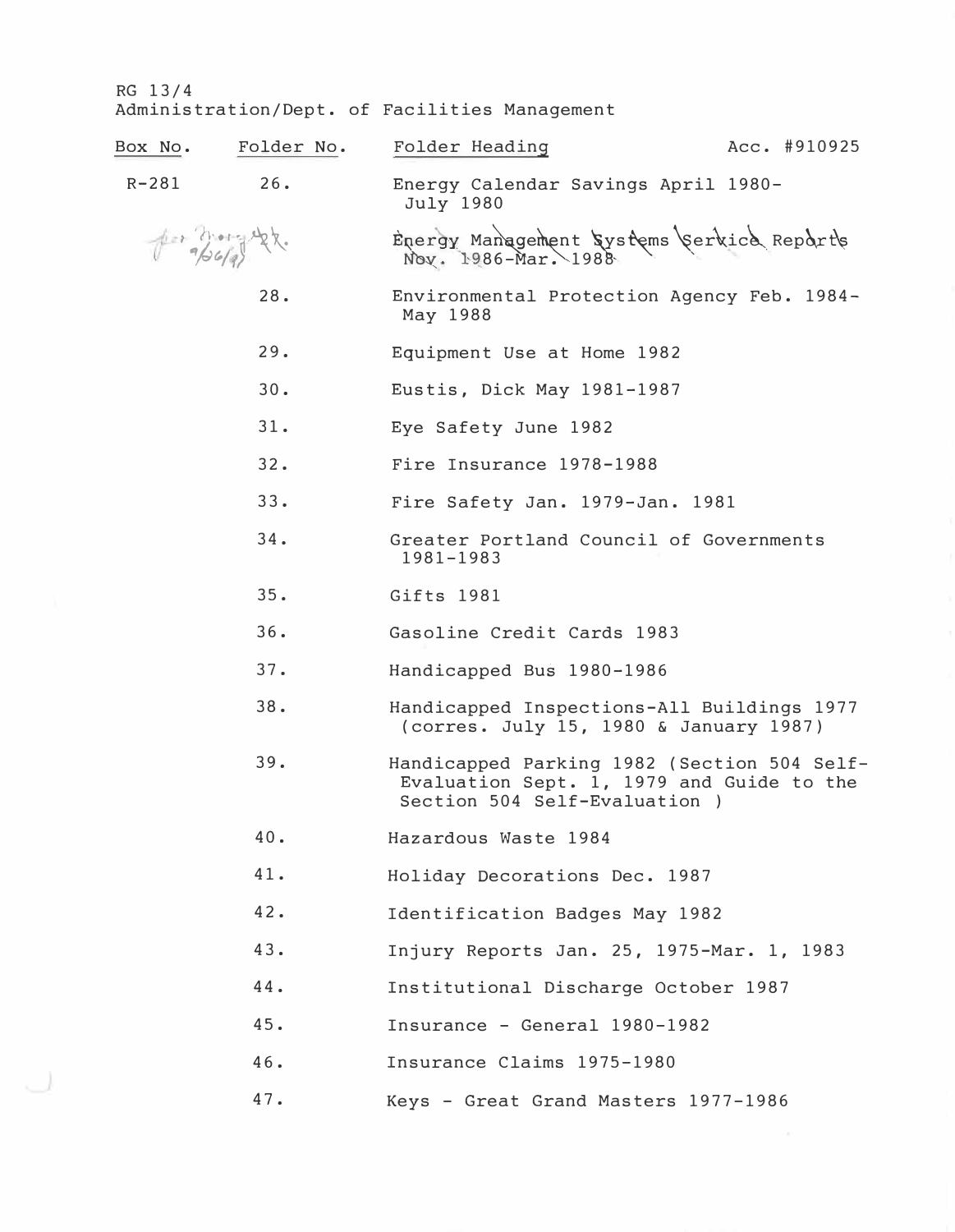لى.

| Box No.   | Folder No. | Acc. #910925<br>Folder Heading                        |
|-----------|------------|-------------------------------------------------------|
| $R - 281$ | 48.        | Labor Management Minutes June 1986-Mar. 1987          |
|           | 49.        | 104th Legislature 1968                                |
|           | 50.        | 105th Legislature - Priority List 1969-1972           |
|           | 51.        | 106th Legislature 1973-1978                           |
|           | 52.        | 107th Legislature - Capital Construction<br>1974-1976 |
|           | 53.        | 108th Legislature - Capital Construction 1973         |
|           | 54.        | 109th Legislature 1978-1979                           |
|           | 55.        | 110th Legislature 1978 & 1981                         |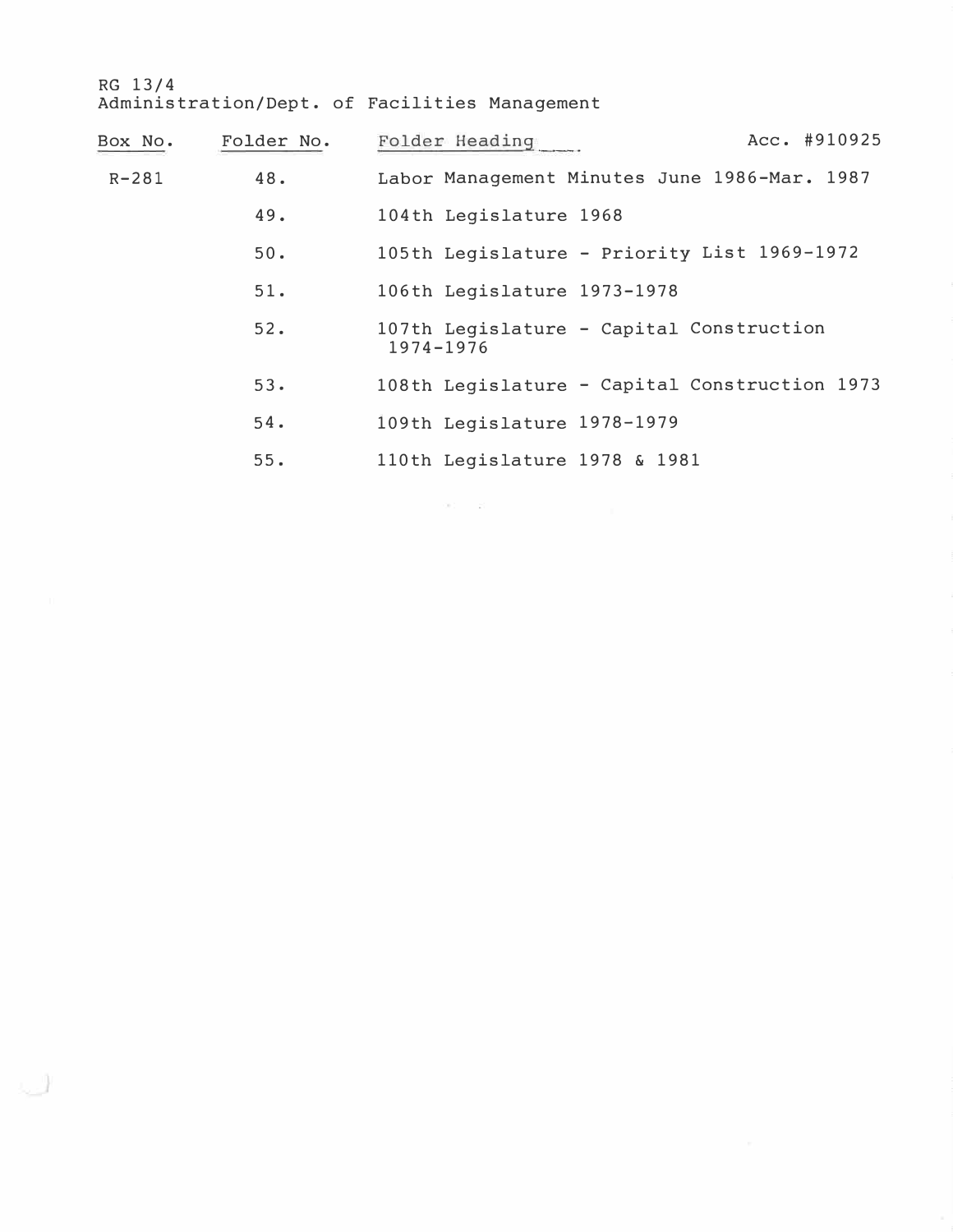ليء

| Box No.   | Folder No. | Folder Heading                                        | Acc. #920106                                         |
|-----------|------------|-------------------------------------------------------|------------------------------------------------------|
| $R - 284$ | 1.         | Maine Safety Council 1983                             |                                                      |
|           | $2 \cdot$  | Maintenance Reserve 1971-1980                         |                                                      |
|           | 3.         | McKin Waste Dump April-May 1986                       |                                                      |
|           | 4.         | Motor Pool Accident Reports 1978-1988                 |                                                      |
|           | 5.         | Motor Pool 1978-1987                                  |                                                      |
|           | б.         |                                                       | Motor Pool 1978-1980 (Budget, use regulations, etc.) |
|           | 7.         | MSDS Sheets for Office Equipment 1988                 |                                                      |
|           | 8.         | trial Resources 1984                                  | National Association for the Exchange of Indus-      |
|           | 9.         | Newsweekly Publications Forms 1981                    |                                                      |
|           | 10.        |                                                       | Nuclear Regulatory Commission License 1983-1984      |
|           | 11.        | Office Equipment 1987                                 |                                                      |
|           | 12.        | Oil Consumption 1981-1987                             |                                                      |
|           | 13.        | Oil Spill Prevention 1973-1987                        |                                                      |
|           | 14.        | Oil Tanks-Abandoned-Gorham 1976-1977                  |                                                      |
|           | 15.        | OSHA 1971-1988                                        |                                                      |
|           | 16.        | Parking Garage 1980; 1989                             |                                                      |
|           | 17.        | Plumbers' Examining Board Mar. 1985                   |                                                      |
|           | 18.        | Preventative Maintenance 1973-1981                    |                                                      |
|           | 19.        | Projects 1980-1984                                    |                                                      |
|           | 20.        | Property Management 1981-1987                         |                                                      |
|           | 21.        | Radiation Safety Committee 1980                       |                                                      |
|           | 22.        | Renovation/Alteration 1980-1982                       |                                                      |
|           | 23.        | Safety 1973-1980                                      |                                                      |
|           | 24.        | Safety Committee (minutes, corres, etc.)<br>1979-1980 |                                                      |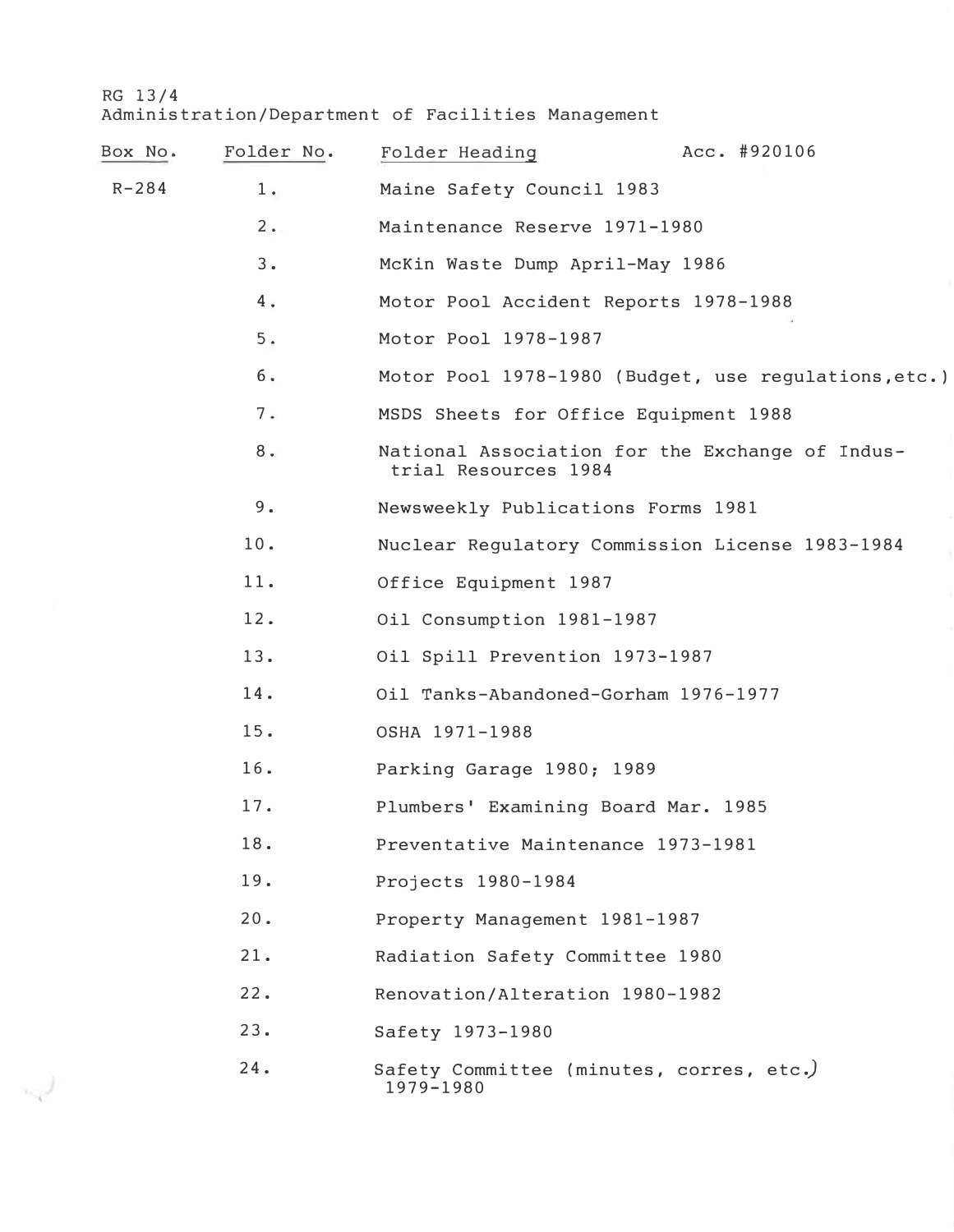RG 13/4 Administration/ Department of Facilities Management

لت

| Box No.   | Folder No. | Folder Heading                     | Acc. #920106 |
|-----------|------------|------------------------------------|--------------|
| $R - 284$ | 25.        | Sludge Disposal Permit 1980-1985   |              |
|           | 26.        | Smoke Detector Systems 1982        |              |
|           | 27.        | Space Committee 1979-1981          |              |
|           | 28.        | Specifications (various) 1986-1987 |              |